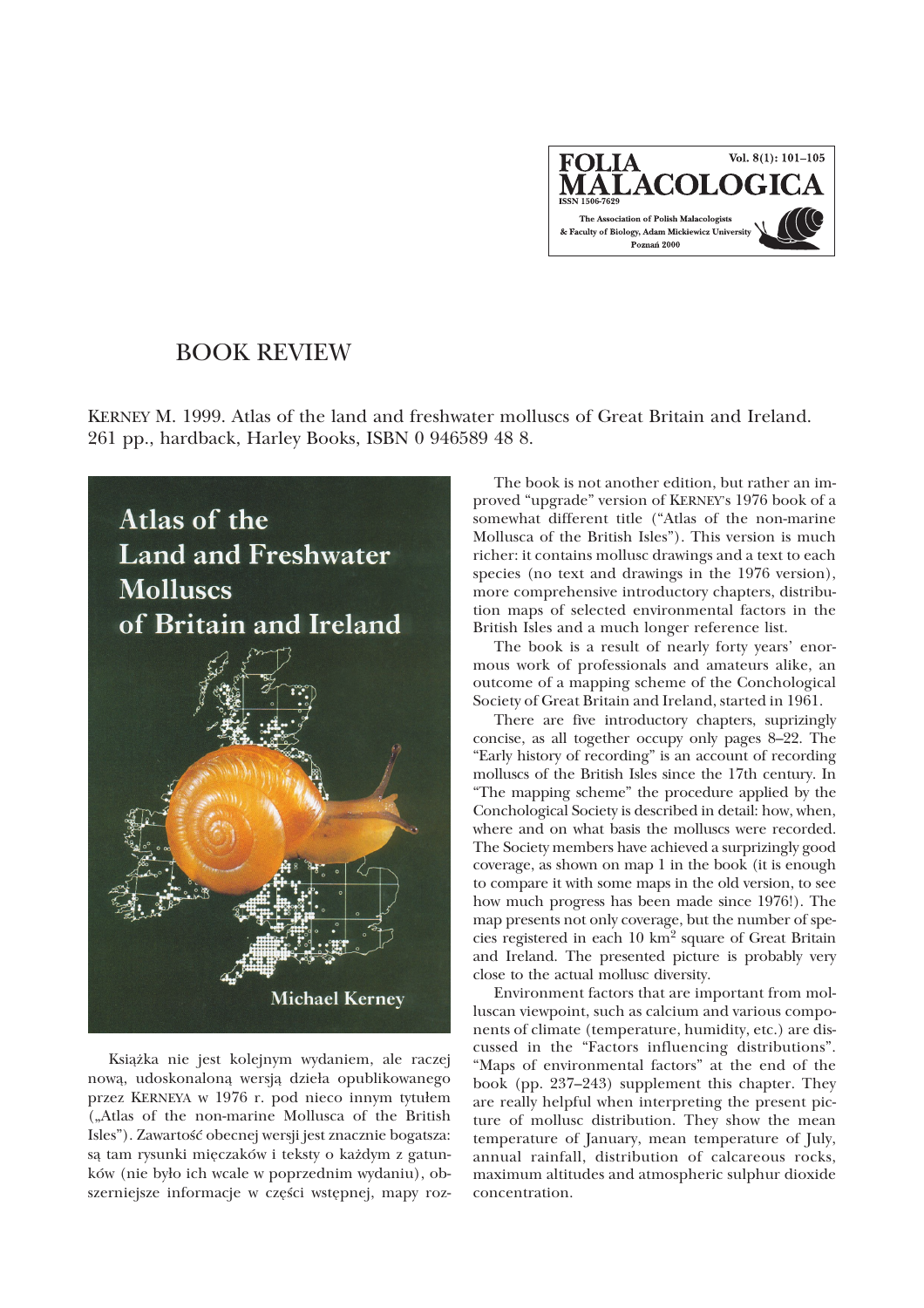mieszczenia wybranych czynników środowiskowych w Wielkiej Brytanii i Irlandii oraz znacznie więcej pozycji bibliograficznych.

Książka jest wynikiem prawie czterdziestu lat ogromnej pracy malakologów-zawodowców i amatorów, efektem programu sporządzania map rozmieszczenia rozpoczêtego w 1961 roku przez Conchological Society of Great Britain and Ireland.

Rozdziałów wprowadzających jest pięć, zaskakująco zwięzłych, bo razem zajmują tylko strony 8–22. W rozdziale "Early history of recording" omówiono badania nad rozmieszczeniem miêczaków Wysp Brytyjskich od XVII wieku. W "The mapping scheme" opisano procedurę stosowaną przez Conchological Society: jak, gdzie, kiedy, w jaki sposób i na jakiej podstawie rejestrowano stanowiska miêczaków. Członkowie brytyjskiego Towarzystwa osiągnęli zaskakująco kompletne wyniki, o czym świadczy mapa 1 (wystarczy porównać ją z niektórymi mapami w starej wersji książki; od razu widać, jaki postęp dokonał się od roku 1976!). Mapa pokazuje nie tylko zagęszczenie stanowisk, ale też liczbę gatunków stwierdzonych w ka¿dym 10 km<sup>2</sup> kwadracie Wielkiej Brytanii i Irlandii. Przedstawiony obraz różnorodności gatunkowej jest prawdopodobnie bardzo bliski rzeczywistości.

Czynniki środowiska ważne z punktu widzenia mięczaka, takie jak zawartość wapnia i różne czynniki klimatyczne (temperatura, wilgotność etc.) omówione zostały w "Factors influencing distributions". Mapy rozmieszczenia wybranych czynników środowiska zamieszczone na końcu książki (strony 237–243) stanowią uzupełnienie tego rozdziału. Ogromnie ułatwiają one interpretacjê obecnego rozmieszczenia miêczaków. Przedstawiają średnią temperaturę stycznia i lipca, roczne opady, rozmieszczenie skał wapiennych, maksymalne wysokości nad poziom morza i stężenie dwutlenku siarki w atmosferze.

Rozwój malakofauny poczynając od późnego glacjału opisano w rozdziale "History of the British Fauna"; szczególnie interesująca jest dyskusja na temat tzw. problemu irlandzkiego (malakofauna stosunkowo uboga, ale jednak bogata jeśli wziąć pod uwagę przeszłość geologiczną; pewne gatunki, których brak w Anglii występują w Irlandii) i wpływu działalności człowieka na malakofaunę w późnym postglacjale. Zaskakujące, że efekt działania dwóch głównych czynników wynikających z ludzkiej działalności rolniczej: osuszania terenów podmokłych i wylesiania, nie zawsze bywa negatywny. "The future" jest próbą przewidywania dalszych losów brytyjskiej malakofauny pod wpływem ciągłej antropopresji i zmian klimatycznych.

Główny rozdział nosi tytuł "Distribution maps and species accounts". W pierwszej jego części wyjaśniono sposób korzystania z map, wykorzystane źródła bibliograficzne, przyjętą nomenklaturę, kategoryzację bio-

The development of the mollusc fauna since the Late Glacial period is presented in the "History of the British Fauna"; the discussion of the so called Irish problem (poverty and relative richness of the fauna in the face of geological evidence; some species being present in Ireland but not in Britain) and of the Late Postglacial role of man as a mollusc-affecting factor is especially noteworthy. Surprizingly, the effect of the two main results of human agricultural activities: drainage of wetlands and restriction of woodland areas, is not always negative. "The future" is an attempt at predicting the future fates of the British malacofauna under the effect of continuing climatic changes and human impact.

The main chapter of the book is "Distribution maps and species accounts". In the first part of the chapter maps, references, nomenclature adopted, categorization of habitats, distribution ranges etc. are explained. The records have been quite wisely divided in three categories: prior to 1965, in or after 1965 and fossil, the latter being Late- and Postglacial. The bulk of the chapter is occupied by maps and species accounts. All species recorded from Great Britain and Ireland (fossil records – Late- and Postglacial – as well) are included: 200 extant and 9 fossil; for extant species fossil localities are indicated if outside the present range. Each species occupies one page, with a UTM distribution map, a figure of shell or slug in the upper left corner, Latin name (usually with common synonyms), English name and a short text. The texts are concise and to the point: each includes the size (largest dimension – height or width), basic data on habitat and ecology, distribution in Great Britain and Ireland, history of dispersal (introduced species) and general distribution range; each text ends with a reference to papers where more information can be found. These references are almost exclusively classics of the British malacology: ELLIS 1926, 1978, MACAN 1949, KERNEY & CAMERON 1979. It is hard to decide if this is right: in many cases more complete and reliable data can be found in publications of "continental" authors.

To a Polish, or any non-English reader the texts may serve as a good example of a clear, concise account of ecology, distribution and of proper terminology to use. Many will find them helpful, when preparing their own texts – very important nowadays, when most journals are switching to English as the only or main language.

Most of the figures are good and well illustrate the appearance of the shell or slug habitus. Only a few are objectionable. *Deroceras laeve*, an actually slender and slight slug, in the figure is noodle-like and much larger than *Lehmannia valentiana* presented on the facing page – the latter slug is in fact much stouter and longer. The figures of shells of the genus *Pisidium*, as a result of size reduction, do not depict the hinge in a legible way. The figure of *Aegopinella*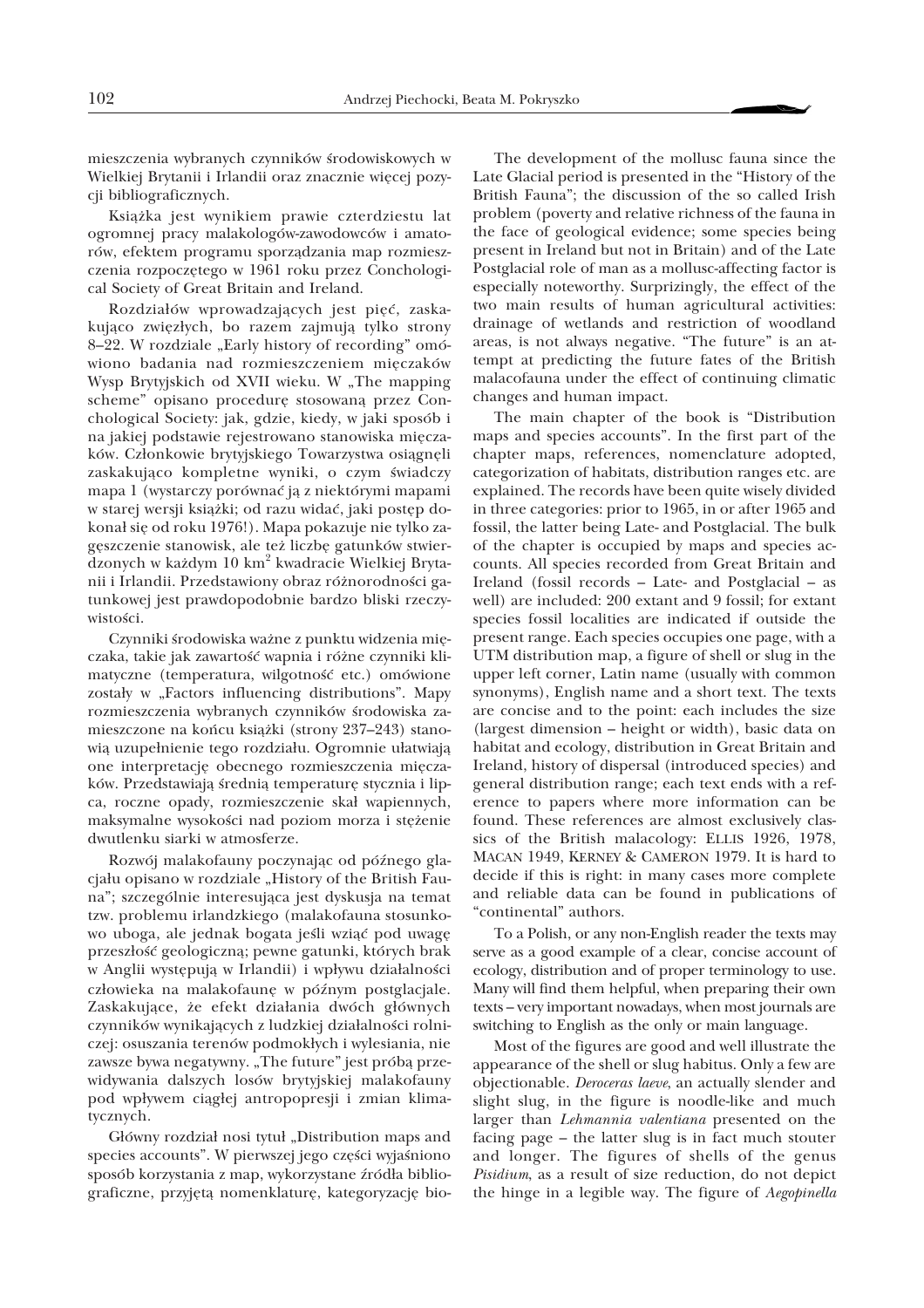// ( C

topów, zasięgów występowania etc. Stanowiska rozsądnie podzielono na trzy kategorie: stwierdzone przed 1965, w lub po 1965 i kopalne, te ostatnie pózno- i postglacjalne. Główną część rozdziału zajmują mapy i teksty dotyczące poszczególnych gatunków. Włączono tu wszystkie gatunki notowane w Wielkiej Brytanii i Irlandii (także kopalne – późno- i postglacjalne): 200 współczesnych i 9 kopalnych; dla gatunków współczesnych podano stanowiska kopalne, jeśli znajdują się poza współczesnym zasięgiem. Każdy gatunek zajmuje jedną stronę, z mapą rozmieszczenia w systemie UTM, rysunkiem muszli lub pokroju ślimaka nagiego w lewym górnym rogu, nazwą łacińską (zwykle podano też pospolicie używane synonimy), angielską i krótkim tekstem. Teksty są zwięzłe i celne: obejmują największy wymiar – wysokość lub szerokość, podstawowe dane o środowisku i ekologii, rozmieszczeniu w Wielkiej Brytanii i Irlandii, historii rozprzestrzeniania (gatunki zawleczone) i ogólnym zasięgu; każdy tekst kończy się donośnikiem do prac, w których można znaleźć więcej informacji. Te prace to prawie wyłącznie klasyka malakologii brytyjskiej: ELLIS 1926, 1978, MACAN 1949, KERNEY & CAMERON 1979. Trudno powiedzieć, czy to dobrze, bo w wielu przypadkach bardziej kompletne i wiarygodne dane można znaleźć w publikacjach autorów "z kontynentu".

Dla czytelnika polskiego, i ka¿dego innego nie-anglojęzycznego, teksty te mogą być dobrym przykładem jasnego, zwięzłego podania informacji o ekologii i rozmieszczeniu, i zastosowania właściwej terminologii. Niejednemu zapewne pomogą w przygotowaniu własnych prac – dziś, kiedy większość czasopism przechodzi na angielski jako główny lub jedyny język, jest to szczególnie ważne.

Większość rysunków jest dobra i doskonale oddaje wygląd muszli czy pokrój ślimaka nagiego. Tylko do niektórych mo¿na mieæ zastrze¿enia. *Deroceras laeve*, w rzeczywistości mały i drobny ślimaczek, na rysunku jest kluchowaty i znacznie większy niż Lehmannia va*lentiana* pokazana na sąsiedniej stronie – ten ostatni ślimak jest de facto znacznie grubszy i dłuższy. Rysunki ma³¿y z rodzaju *Pisidium*, wskutek redukcji rozmiaru, nie oddają w sposób czytelny budowy zamka. Na rysunku przedstawiającym Aegopinella pura zabrakło bardzo charakterystycznych krzyżujących się linii spiralnych i radialnych. Przy oznaczaniu gatunków z rodzaju Oxychilus zawsze istnieje ryzyko popełnienia błędu; oznaczenie wyłącznie na podstawie muszli bywa niemożliwe dla osób niedoświadczonych; przydałyby się choć schematyczne rysunki genitaliów. W porównaniu z *E. fulvus, E. alderi* (znowu sąsiadujące strony) wydaje się brzydki, a oba trudno od siebie odróżnić. Zdajemy sobie sprawę, że ilustracje pochodzą z różnych źródeł (wymienionych w Przedmowie), że książka jest przede wszystkim atlasem rozmieszczenia a nie przewodnikiem do oznaczania, i że sporządzenie całego

*pura* does not show the very characteristic crossing radial and spiral lines. With members of *Oxychilus* there is always a risk of misidentification; determination based on shell alone may prove impossible to inexperienced; at least diagrammatic drawings of their genitalia would be advisable. Compared to *E. fulvus*, *E. alderi* (facing pages again) seems a bit ugly, and both are difficult to distinguish. We realize that the illustriations come from various sources (duly acknowledged in the Preface), that the book is primarily a distribution atlas and not an identification guide, and that it is time- and fund-consuming to prepare a whole set of drawings for an atlas like this. But would not it be advisable, when preparing a next edition, to have all figures drawn by the same artist?

The reference list includes 256 references (only 13 in the first edition) devoted almost exclusively to the analysed area. It is a very valuable and representative selection of literature on the British and Irish malacofauna.

Besides the main parts, the book includes a list of localities cited in the text, list of recorders, index of taxonomic names and even a place for notes and addenda.

The book is "conservative" in an old, British style. This is apparent in many nomenclatural issues. Examples: Acroloxidae and *Acroloxus lacustris* are placed at the end of Basommatophora, traditionally, while their place in the system (because of ancestral structure of their reproductive system) is at the very beginning (cf. GLÖER et al. 1992, GITTENBERGER et al. 1998). Lymnaeids of the group *Radix* include only *Lymnaea peregra* (= *Radix peregra* = *Lymnaea ovata*) and *L. auricularia*, as if all the arguments regarding *L*. (*Radix*) *ampla, ovata* and *lagotis* never existed. Likewise, within the subgenus *Stagnicola*, KERNEY lists only one species: *Lymnaea palustris* (= *Stagnicola palustris*). Have *Stagnicola turricula*, *occultus, fuscus, corvus* never been found in the British Isles? The Author expresses his doubts as to the specific status of *Anisus spirorbis*, while the problem was solved by HUDEC (1967) over 30 years ago and then tested e.g. in Poland and the Netherlands. When discussing *Ferrissia wautieri*, papers of RICHARDOT (e.g. 1977) should have been cited; the same is the case with *Gyraulus* and MEIER-BROOK (1983), or with Lymnaeidae and *Dreissena polymorpha* and JACKIEWICZ (1998 and literature cited therein) and STAÑCZYKOWSKA (e.g. 1977), respectively. The "taxonomy of *Cochlicopa* is not yet properly resolved", while it has been resolved for several years (ARMBRUSTER 1995). Like with the systematic placement of Acroloxidae, vertiginids have been arranged from more to less apomorphous, not the other way around. *Vertigo modesta* has been light-heartedly synonymised with *arctica*, though as yet there is no sound basis for such a synonymisation; the resulting general distribution range is misleading (cf. POKRYSZKO 1990).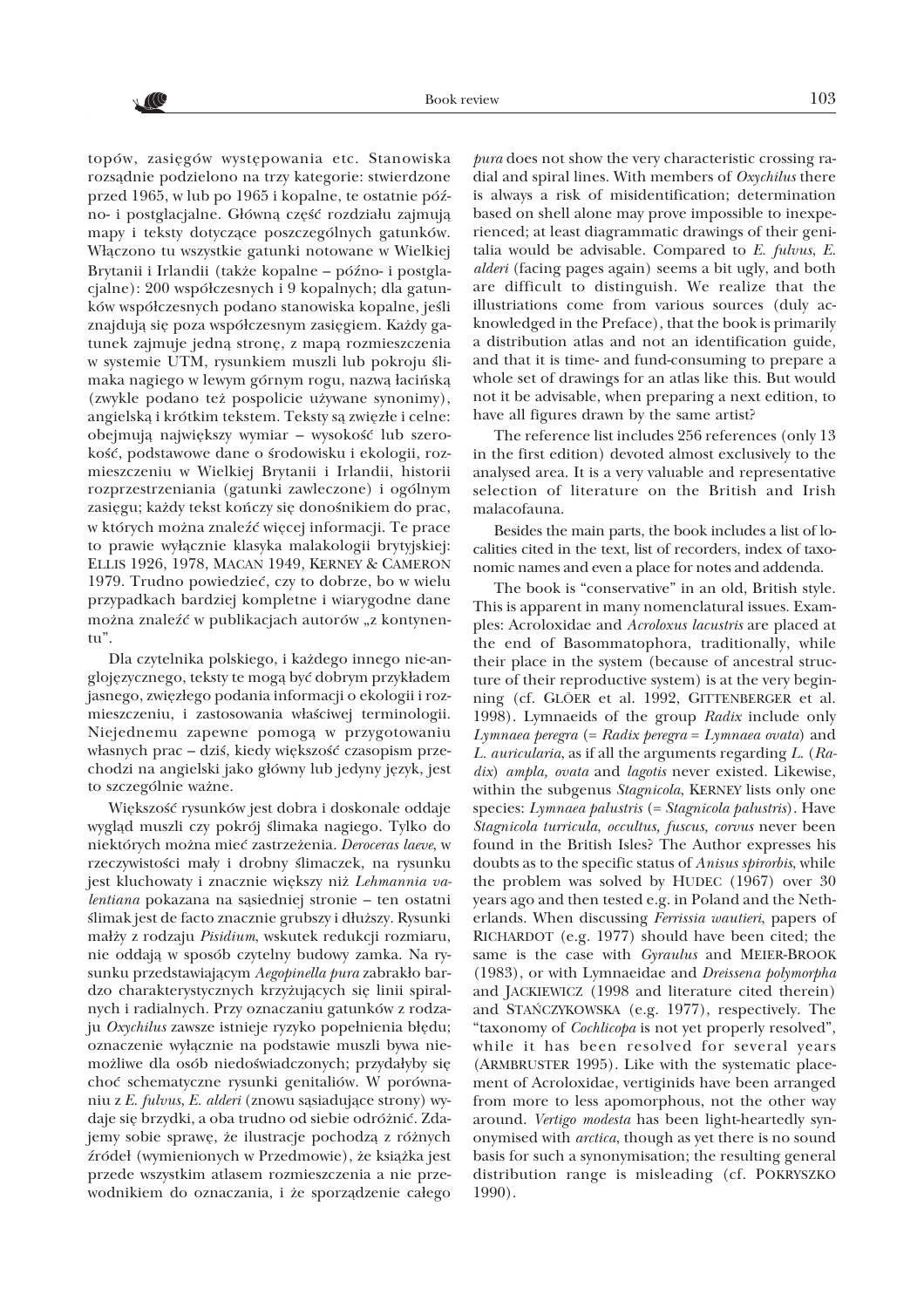zestawu rysunków specjalnie na potrzeby atlasu byłoby czasochłonne i drogie. Ale czy przy przygotowywaniu następnego wydania nie warto pomyśleć o rysunkach wykonanych w jednym stylu przez tę samą osobê?

Piśmiennictwo obejmuje 256 pozycji (w pierwszym wydaniu tylko 13) poświęconych prawie wyłącznie malakofaunie analizowanego obszaru. Jest to bardzo wartościowy i reprezentatywny wybór literatury o ślimakach i małżach Wysp Brytyjskich.

Oprócz głównych części książka obejmuje listę stanowisk cytowanych w tekście, listę osób, które brały udział w pracach terenowych, skorowidz nazw taksonomicznych, a nawet miejsce na notatki i uzupełnienia.

Książka jest "konserwatywna" w starym, angielskim stylu. Widać to wyraźnie w wielu kwestiach nomenklatorycznych. Oto przykłady. Acroloxidae i Acroloxus la*custris* umieszczono na koñcu Basommatophora – tradycyjnie – podczas gdy ich miejsce (ze wzglêdu na prymitywizm cech budowy uk³adu rozrodczego) jest na samym początku (vide GLÖER et al. 1992, GITTENBER-GER et al. 1998). Błotniarki z grupy *Radix* to jedynie *Lymnaea peregra* (= *Radix peregra* = *Lymnaea ovata*) i *L. auricularia*, jakby nie by³o tych wszystkich dyskusji w sprawie *L*. (*Radix*) *ampla, ovata* i *lagotis*. Podobnie jest z błotniarkami z podrodzaju Stagnicola, gdzie KERNEY wymienia tylko jeden gatunek: *Lymnaea palustris* (= *Stagnicola palustris*). Czy na Wyspach nie znajdowano *Stagnicola turricula, occultus, fuscus, corvus*? Autor ma też wątpliwości w sprawie odrębności gatunkowej Anisus spirorbis, podczas gdy sprawę wyjaśnił HUDEC (1967) ponad 30 lat temu i np. w Polsce i Holandii jego pogląd się sprawdza. Przy omawianiu Ferrissia  $wautieri$  wyraźnie zabrakło prac RICHARDOT (np. 1977), przy *Gyraulus* MEIER-BROOKA (1983), a przy Lymnaeaidae i *Dreissena polymorpha* odpowiednio JAC-KIEWICZ (1998 i literatura tam cytowana) i STAÑCZY-KOWSKIEJ (np. 1977). "Systematyka *Cochlicopa* nie jest wystarczająco wyjaśniona", gdy tymczasem została wyjaśniona już dobrych parę lat temu (ARMBRUSTER 1995). Podobnie jak z pozycją systematyczną Acroloxidae, Vertiginidae uszeregowano odwrotnie ni¿by należało, tj. od bardziej do mniej wyspecjalizowanych. *Vertigo modesta* doϾ beztrosko zsynonimizowano z *arc*tica, choć jak dotąd brak dobrych podstaw do takiej synonimizacji; w efekcie przedstawiony w atlasie ogólny zasięg występowania jest przypuszczalnie błędny (cf. POKRYSZKO 1990).

Mimo kilku uwag krytycznych książkę KERNEYA należy uznać za niezmiernie wartościową. Autor w sposób umiejętny wykorzystał ogromną ilość danych, tworząc syntetyczną całość, która dobrze oddaje obraz występowania mięczaków w Wielkiej Brytanii i Irlandii. Książka będzie znakomitym punktem wyjścia dla dalszych badañ faunistycznych i zoogeograficznych tego obszaru; należy polecić ją każdemu, kto planuje

Despite these few critical remarks, KERNEY's book is very valuable. The Author has skilfully combined a huge amount of data, and the outcome is synthetic, very well presenting the mollusc distribution in Great Britain and Ireland. The book will certainly provide a very good reference point for further faunistic, zoogeographic and ecological studies of the area, and should be recommended to anybody who plans to collect molluscs in the British Isles. The beautiful graphics and logical arrangement are noteworthy.

## **REFERENCES**

- ARMBRUSTER G. 1995. Die mitteleutopäischen *Cochlicopa*-Arten (Gastropoda: Pulmonata: Cochlicopidae) – eine Untersuchung zur Formenvielfalt anhand schalenmorphometrischer, genitalanatomischer und molekularer Merkmale. Dissertation, Eberhard-Karls Universität, Tübingen.
- ELLIS A. E. 1926. British snails. Oxford.
- ELLIS A. E. 1978. British freshwater bivalve Mollusca. Linnean Society of London, synopses of the British fauna (N. S.) 11.
- GITTENBERGER E., JANSSEN A. W., KUIJPER W. J., KUIJPER J. G. J., MEIJER T., VELDE G. VAN DER, VRIES J. N. DE 1998. De Nederlandse zoetwatermollusken. Recente en fossiele weekdieren uit zoet en brak water. Nederlandse fauna 2. Nationaal Natuurhistorisch Museum Naturalis, KNNV Uitgeverij & EIS, Leiden.
- GLÖER P., MEIER-BROOK C., OSTERMANN O. 1992. Süsswassermollusken. DJN, Hamburg.
- HUDEC V. 1967. Bemerkungen zur Anatomie von Arten aus der gattung *Anisus* Studer, 1820 aus Slowakischen Populationen (Mollusca, Pulmonata). Biologia 22: 345–363.
- JACKIEWICZ M. 1998. European species of the family Lymnaeidae (Gastropoda: Pulmonata: Basommatophora). Genus 9: 1–93.
- KERNEY M. 1976. Atlas of the non-marine Mollusca of the British Isles. Institute of Terrestrial Ecology, Cambridge.
- KERNEY M., CAMERON R. A. D. 1979. A field guide to the land snails of Britain and north-west Europe. London.
- MACAN T. T. 1949. A key to the British fresh- and brackishwater gastropods. Freshwater Biological Association, Ambleside.
- MEIER-BROOK C. 1983. Taxonomic studies on *Gyraulus* (Gastropoda: Planorbidae). Malacologia 24: 1–113.
- POKRYSZKO B. M. 1990. The Vertiginidae of Poland (Gastropoda: Pulmonata: Pupilloidea) – a systematic monograph. Ann. Zool. 43: 133–257.
- RICHARDOT M. 1977. Ecological factors inducing estivation in the freshwater limpet *Ferrissia wautieri* (Basommatophora: Ancylidae). I. Oxygen content, organic matter content and pH of the water. Malacol. Rev. 10: 7–13.
- STAÑCZYKOWSKA A. 1977. Ecology od *Dreissena polymorpha* Pall. (Bivalvia) in lakes. Pol. Arch. Hydrobiol. 24: 461–530.